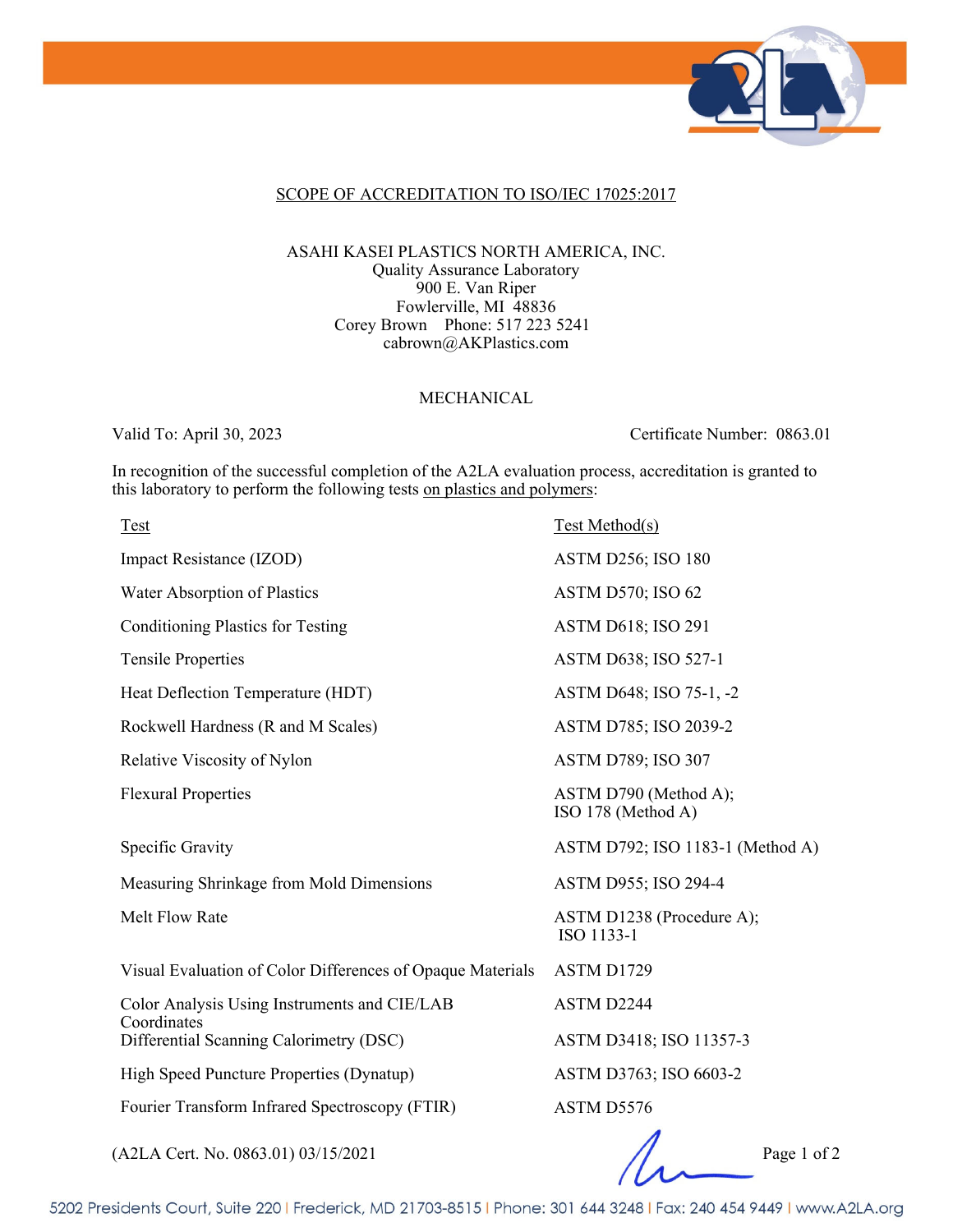| <b>Test</b>                                                                                | Test Method(s)                                    |
|--------------------------------------------------------------------------------------------|---------------------------------------------------|
| Ash Content                                                                                | ASTM D5630 (Method B);<br>$ISO$ 3451-1 (Method A) |
| Charpy Impact Strength                                                                     | ISO 179-1                                         |
| Moisture Content by Weight Loss                                                            | ASTM D6980                                        |
| Thermomechanical Analysis                                                                  | ASTM E831; ISO 11359-2                            |
| Thermogravemetric Analysis (TGA)                                                           | ASTM E1131; ISO 11358-1                           |
| Flammability                                                                               | FMVSS 302; ISO 3795;<br>UL94 (HB and V)           |
| Accelerated Exposure of Automotive Interior Trim<br>Components Using a Xenon-Arc Apparatus | <b>SAE J2412</b>                                  |
| Accelerated Exposure of Automotive Exterior Materials<br>Using a Xenon-Arc Apparatus       | <b>SAE J2527</b>                                  |
| Vicat Softening Temperature                                                                | ISO 306                                           |

 $(A2LA$  Cert. No. 0863.01) 03/15/2021 Page 2 of 2